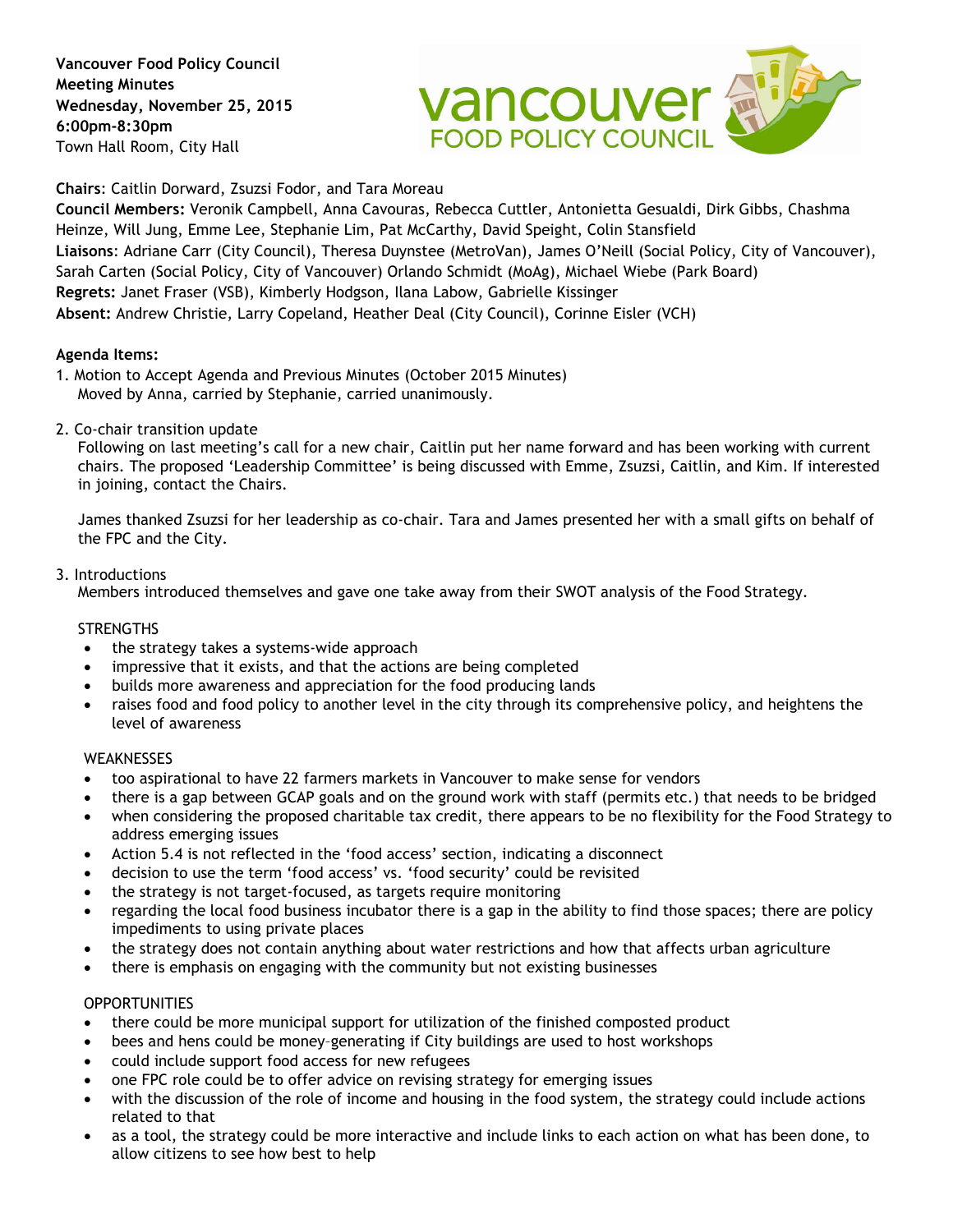- FPC could bring in food system thinking together with renewable energy
- how to embed in public schools (more formalized participation from VSB)
- could include a broader definition of economic potential of food system
- there may be opportunity for private-public partnerships

## THREAT

• if this document is seen as the 'end' then there will be no integration of new issues

It was suggested that the FPC could co-host a food strategy update for public with City. James noted that with time, there will be reflection on the strategy and what works and doesn't. He clarified that 22 farmers markets correlates with one in each neighbourhood, but that this may need to be rethought.

10 guests introduced themselves.

**ACTION:** Caitlin will collect SWOT analysis sheets and compile them to circulate to the group.

## 4. Liaison Update

Leadership Committee has been discussing how to better structure liaison reports, and has suggested using the framework below.

a. What? - Liaison reports on the item/issue

b. Now what? - What they want us to do about it, or what they would like to happen as a result, or maybe they're not sure and they want to have a discussion about

| WHO?                                                             | <b>WHAT?</b>                                                                                                                                                                                                                                                                                                                                     | <b>NOW WHAT?</b>                                                                                                                                                                                                                                                     |
|------------------------------------------------------------------|--------------------------------------------------------------------------------------------------------------------------------------------------------------------------------------------------------------------------------------------------------------------------------------------------------------------------------------------------|----------------------------------------------------------------------------------------------------------------------------------------------------------------------------------------------------------------------------------------------------------------------|
| James<br>O'Neill<br>(Social<br>Policy,<br>City of<br>Van)        | Urban farming (UF) - Commercial purpose UF has been gaining<br>momentum in Vancouver. James gave an overview of existing<br>urban farms and their numerous benefits. UF legislation has been<br>missing to date; they are operating in a regulatory "grey-area".<br>To address this problem, City wants to create business licenses to           | Wants VFPC endorsement of<br>the UF policy<br>recommendations. He will<br>share the content of the<br>recommendations with us so<br>that we can discuss endorsing<br>them.<br>Come speak at the Council<br>meeting on the issue when it's<br>announced (if you can). |
|                                                                  | allow farmers to no longer operate in the gray area. James has<br>been developing new UF policy recommendations which will be<br>presented to council in a report in early January. He is seeking<br>VFPC endorsement of these recommendations.                                                                                                  |                                                                                                                                                                                                                                                                      |
| <b>James</b><br>O'Neill<br>(Social<br>Policy,<br>City of<br>Van) | Food recovery/tax incentive motion on the agenda at Metro<br>Vancouver - there is motion on the table at Metro Van to allow<br>businesses to get a tax break when donating food to charities.<br>How should we respond?                                                                                                                          | Keep an eye out for the email<br>RE: endorsement and respond<br>to the poll when it comes out.                                                                                                                                                                       |
|                                                                  | Emme let everyone know that Brent Mansfield (BC Food Systems<br>Network) will be asking VFPC to endorse a BCFSN document<br>outlining these concerns. An email will be circulated about this.                                                                                                                                                    |                                                                                                                                                                                                                                                                      |
| <b>James</b><br>O'Neill<br>(Social<br>Policy,<br>City of         | Site-specific developments - Little Mountain (33rd/Main), subject<br>to large-scale rezoning and therefore food assets are part of the<br>rezoning process. Open house Dec 3rd @ 4925 Cambie St.<br>(Vancouver.ca/littlemountain).                                                                                                               | Show up at the open house or<br>go online and review the<br>rezoning package, and submit<br>comments via email.                                                                                                                                                      |
| Van)                                                             | They have their 3 food assets listed, but could use some input.                                                                                                                                                                                                                                                                                  |                                                                                                                                                                                                                                                                      |
| Adriane<br>Carr (City<br>Council)                                | Food recovery/tax incentive motion on the agenda at Metro<br>Vancouver: Councillor Carr will be at the Metro Board meeting<br>this Friday when the motion is on the agenda. Wants feedback<br>from this group. Is hearing both sides (non-profits want donations,<br>and also some negative impacts). Wants clarity and info from this<br>group. | No action at this time.<br>Discussion was held during the<br>meeting.                                                                                                                                                                                                |
|                                                                  | There was discussion by VFPC members about the various<br>concerns about this proposed tax incentive.                                                                                                                                                                                                                                            |                                                                                                                                                                                                                                                                      |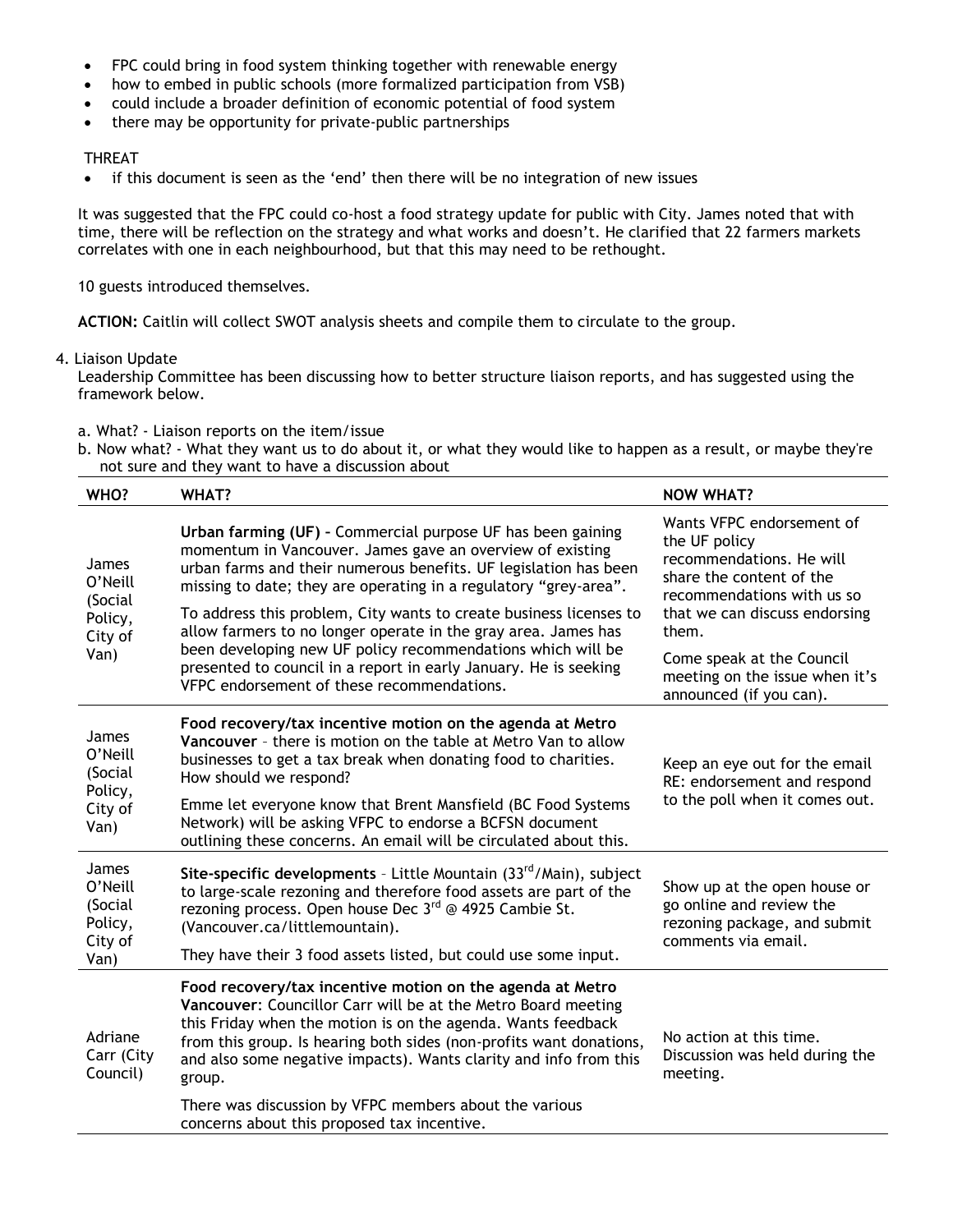| Adriane<br>Carr (City<br>Council)        | GCAP Local Food Procurement Plan - Staff will likely be asked to<br>do research into the impact of the Trans-Pacific Partnership on<br>local food procurement.                                                                                                                                                                                                          | Can the VFPC help with this<br>research? Councillor Carr can<br>provide the data/policy<br>report. |
|------------------------------------------|-------------------------------------------------------------------------------------------------------------------------------------------------------------------------------------------------------------------------------------------------------------------------------------------------------------------------------------------------------------------------|----------------------------------------------------------------------------------------------------|
| Adriane<br>Carr (City<br>Council)        | <b>Renewable City Action Plan</b>                                                                                                                                                                                                                                                                                                                                       | VFPC members - review the<br>document.                                                             |
|                                          |                                                                                                                                                                                                                                                                                                                                                                         | James - find out the process<br>regarding how the VFPC can<br>provide comments and<br>feedback.    |
|                                          |                                                                                                                                                                                                                                                                                                                                                                         | Tara suggested a VFPC<br>working group on renewable<br>energy.                                     |
| Adriane<br>Carr (City<br>Council)        | City budget consultation: happening on Dec $9th$ . Community<br>gardens have asked for more green bins. Councillor Carr asked<br>whether there is a shortage of green bins for community gardens<br>in Vancouver. Several VFPC members agreed this is an issue.                                                                                                         | VFPC can make a budget<br>request for more green bins<br>for community gardens.                    |
| Adriane<br>Carr (City<br>Council)        | Viaducts: there was some consultation, Cottonwood gardens<br>came out to speak about concerns.                                                                                                                                                                                                                                                                          | False Creek Plan is the plan to<br>review. Please have a look at<br>this plan.                     |
| Michael<br>Wiebe<br>(Park<br>Board)      | Mt Pleasant Food Bank: the lineup at the Food Bank at the Mt<br>Pleasant community centre is 3 hours long every Friday.<br>Commissioner Wiebe is looking for creative solutions for reducing<br>the line-up time.                                                                                                                                                       | Suggest solutions.                                                                                 |
| Michael<br>Wiebe<br>(Park<br>Board)      | Parks Board Concessions: PB to explore other models on<br>concession strategy.                                                                                                                                                                                                                                                                                          | Please help with reviewing the<br>food model for concessions.<br>Wants a strategy for PB.          |
|                                          |                                                                                                                                                                                                                                                                                                                                                                         | Mike will keep us posted.<br>Could use some VFPC to come<br>and speak around February.             |
| Michael<br>Wiebe<br>(Park<br>Board)      | Park Board fieldhouses: Parks Board (PB) is looking for food-<br>related social enterprises to fill vacancies in PB field houses.<br>Further info is available on the PB website about fieldhouses and<br>Jill Weaving is the contact.                                                                                                                                  | Spread the word about the<br>vacancies.                                                            |
|                                          |                                                                                                                                                                                                                                                                                                                                                                         | Make recommendations to<br>Parks Board if you know of<br>suitable candidates.                      |
| Michael<br>Wiebe<br>(Park<br>Board)      | Procurement (beverage providers in community centres): the<br>City's contract with Coca-cola is coming up for renewal this<br>November. Commissioner Wiebe is hoping to change the RFP to<br>potentially open it up to other alternate vendors. The PB is<br>interested in knowing what the VFPC wants to see in an RFP for<br>beverage providers in community centres? | Commissioner Wieb asked for<br>VFPC help with developing the<br>revised RFP.                       |
|                                          |                                                                                                                                                                                                                                                                                                                                                                         | Commissioner Wiebe will ask<br>PB to come and speak about<br>this at a future meeting.             |
| <b>Theresa</b><br>Duynstee<br>(MetroVan) | Regional Food System Action Plan: is soon going to the Board of<br>Metro Van. It will then be conveyed to Metro Vancouver<br>municipalities for their feedback.                                                                                                                                                                                                         | VFPC members should<br>familiarize themselves with<br>the Plan by reviewing the<br>document.       |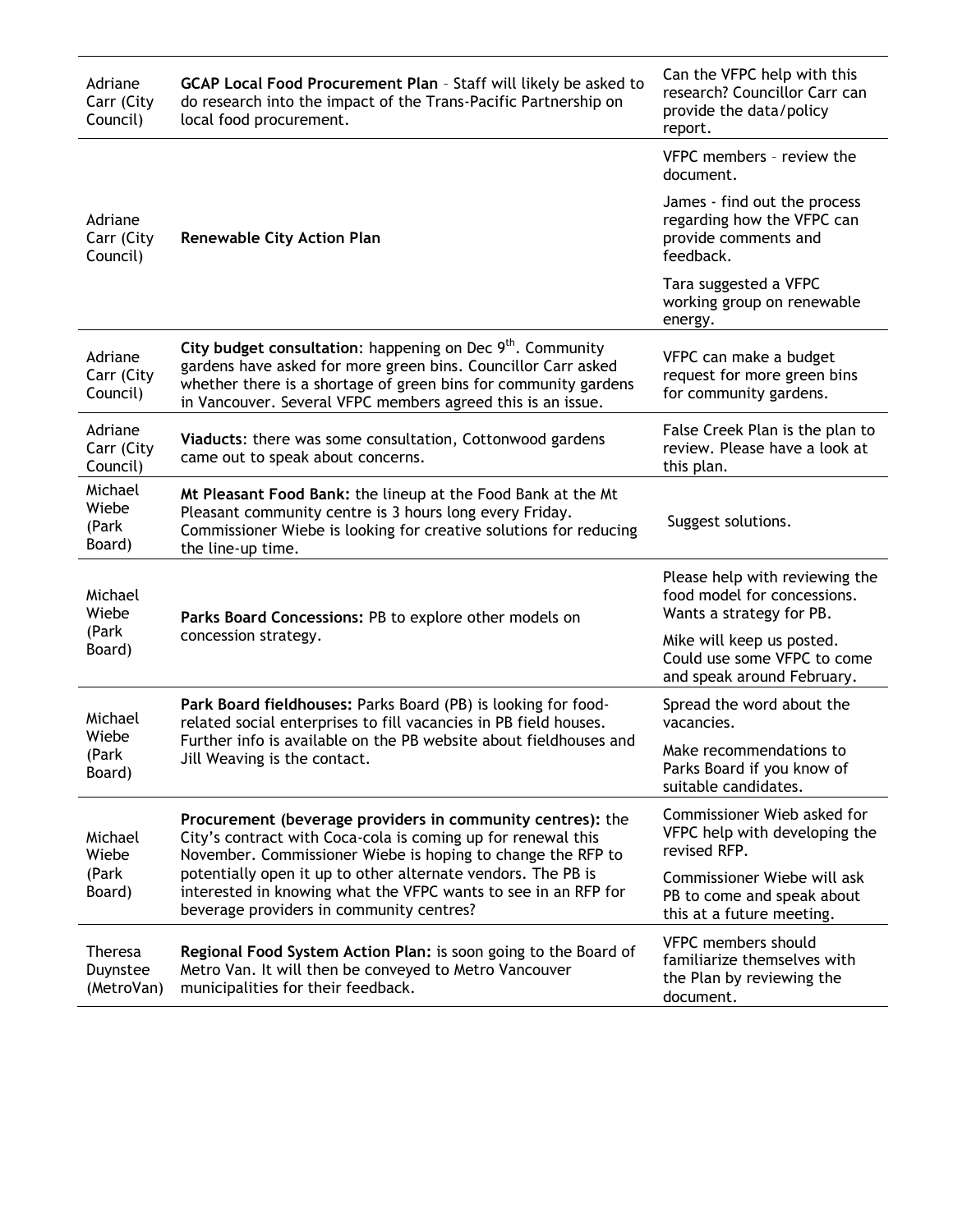| <b>Theresa</b><br>Duynstee<br>(MetroVan)  | Food recovery/tax incentive motion on the agenda at Metro<br>Vancouver - the issue is moving fast going to Metro Board on<br>Friday, and the Board wants to get support for this at the<br>Federation of Canadian Municipalities (meeting in June). The<br>Board won't recognize the impacts of this policy that VFPC<br>members and others such as BCFSN have identified.<br>It was mentioned that Aart (CEO, Greater Vancouver Food Bank)<br>and Brent Mansfield (BC Food Systems Network) are going to the<br>Board meeting to speak | <b>VFPC</b> will continue to follow<br>the issue. No further action at<br>this time.                                                        |
|-------------------------------------------|-----------------------------------------------------------------------------------------------------------------------------------------------------------------------------------------------------------------------------------------------------------------------------------------------------------------------------------------------------------------------------------------------------------------------------------------------------------------------------------------------------------------------------------------|---------------------------------------------------------------------------------------------------------------------------------------------|
| Orlando<br>Schmidt<br>(Ministry<br>of Ag) | Agri-food growth strategy: this was announced in Minister's<br>mandate and will be released soon.                                                                                                                                                                                                                                                                                                                                                                                                                                       | Orlando will share the strategy<br>with the VFPC when it is<br>released. No further action<br>required.                                     |
| Orlando<br>Schmidt<br>(Ministry<br>of Ag) | Agri-tourism on ALR - land use in ALR is supposed to be<br>agriculture, but non-farm use challenges exist EG. Weddings.<br>Ministry has a discussion paper, and has asked for local govt to<br>respond by Nov 30 RE: standards.                                                                                                                                                                                                                                                                                                         | Comments from us are not<br>required but if anyone wants<br>to see the discussion paper, it<br>is available on the agri-service<br>website. |
| Orlando<br>Schmidt<br>(Ministry<br>of Ag) | Agri-service BC website: - for people who want to get in touch<br>with Ministry of Ag or access its services, this one-stop shop<br>website/email/phone service has just been launched.                                                                                                                                                                                                                                                                                                                                                 | Just an FYI, no action<br>required.                                                                                                         |

Theresa Duynstee and Orlando Schmidt clarified that they are not "official" liaisons from Metro Vancouver and the Ministry of Agriculture respectively. They attend meetings on a volunteer basis because they are interested. Theresa brings a regional perspective, deals with Agricultural Advisory Committees, and coming here gives her insights on what's happening locally. Orlando has strong interest in agriculture/processing etc., and feels that connecting with VFPC is important to the Ministry because food is grown rurally, but consumed in cities.

The VFPC acknowledged the importance of the regional perspective that Theresa and Orlando bring and thanked them for their contribution to our work.

## 6. Strategic Planning & Working Group

Tara reviewed the working groups that arose from the last strategic planning session. Emme gave an overview of what Working Groups are, and how they are meant to function.

Members then broke out in those groups that had interest from more than 4 members (Development/False Creek Flats, Food & Kids, Right to Food, Food Strategy Priorities, Distribution & Aggregation Infrastructure) Groups with less than 4 interested members were noted as potential areas of focus in the future (GE Foods, Procurement, Production, Soil & Waste, Disaster Preparedness, Renewable Energy).

Working groups were asked to meet before January and complete the project management forms.

**ACTION:** Emme will share the project management form by email.

All forms will be shared ahead of time and circulated before January. Working groups are also asked to let the FPC know when a meeting will take place.

### 7. Pending/remaining items

This section will be a standing item on the agenda to follow up on previous actions, and any other business.

Rebecca hosts a show on Roundhouse radio and encourages members who have relevant topics to contact her.

Soil Celebration – December 4 has been proposed as Vancouver Soil Day to honour the International Year of Soil. To celebrate, the City is proposing a free soils tour at City Hall, and would welcome the FPC as a co-host.